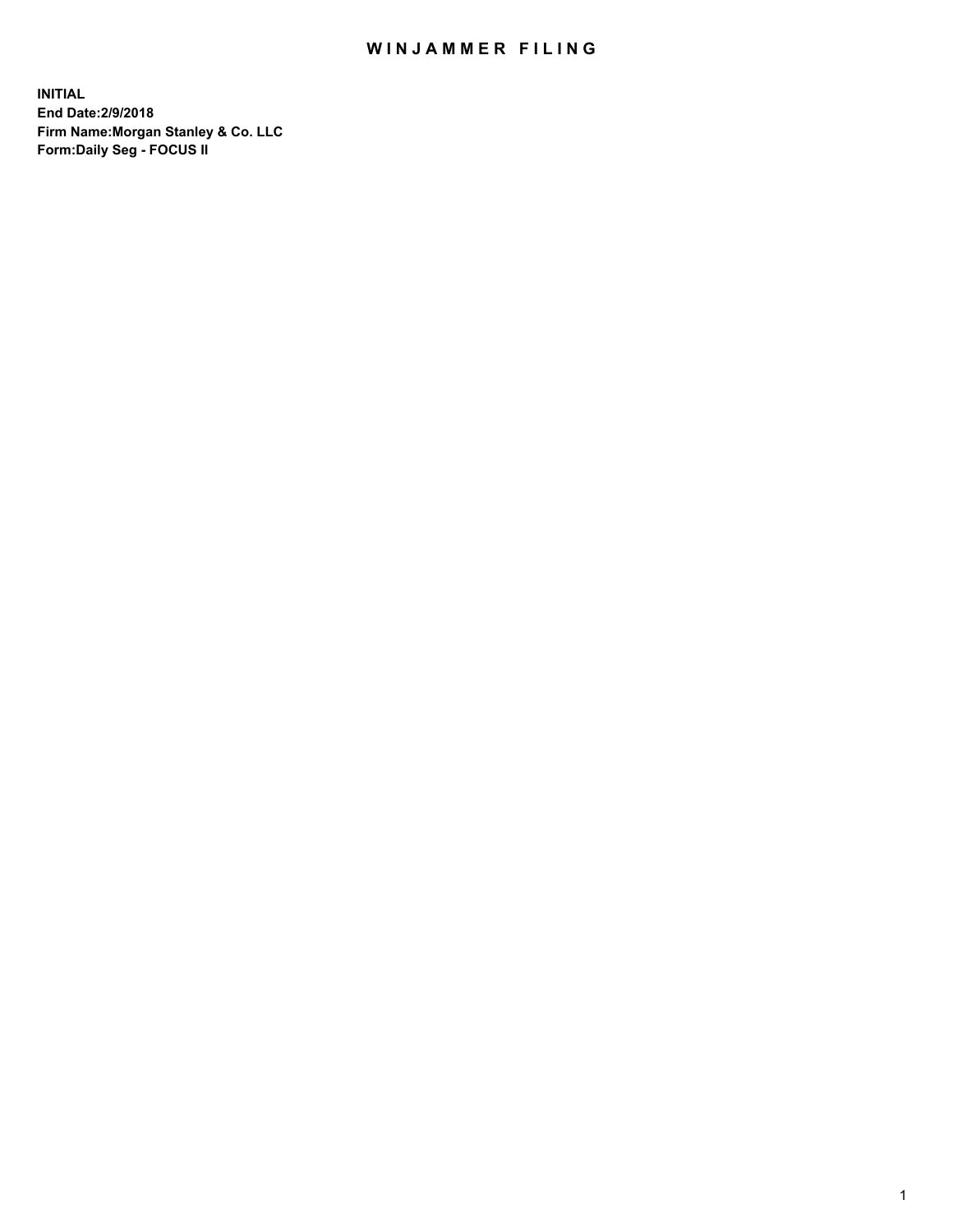### **INITIAL End Date:2/9/2018 Firm Name:Morgan Stanley & Co. LLC Form:Daily Seg - FOCUS II Daily Segregation - Cover Page**

| Name of Company                                                                   | Morgan Stanley & Co. LLC     |
|-----------------------------------------------------------------------------------|------------------------------|
| <b>Contact Name</b>                                                               | Ikram Shah                   |
| <b>Contact Phone Number</b>                                                       | 212-276-0963                 |
| <b>Contact Email Address</b>                                                      | Ikram.shah@morganstanley.com |
| FCM's Customer Segregated Funds Residual Interest Target (choose one):            |                              |
| a. Minimum dollar amount: : or                                                    | 331,000,000                  |
| b. Minimum percentage of customer segregated funds required:%; or                 |                              |
| c. Dollar amount range between: and; or                                           | <u>00</u>                    |
| d. Percentage range of customer segregated funds required between: % and %.       | 00                           |
| FCM's Customer Secured Amount Funds Residual Interest Target (choose one):        |                              |
| a. Minimum dollar amount: ; or                                                    | 140,000,000                  |
| b. Minimum percentage of customer secured funds required:%; or                    |                              |
| c. Dollar amount range between: and; or                                           | 00                           |
| d. Percentage range of customer secured funds required between: % and %.          | <u>00</u>                    |
| FCM's Cleared Swaps Customer Collateral Residual Interest Target (choose one):    |                              |
| a. Minimum dollar amount: ; or                                                    | 92,000,000                   |
| b. Minimum percentage of cleared swaps customer collateral required:% ; or        | <u>0</u>                     |
| c. Dollar amount range between: and; or                                           | <u>00</u>                    |
| d. Percentage range of cleared swaps customer collateral required between:% and%. | 00                           |

Attach supporting documents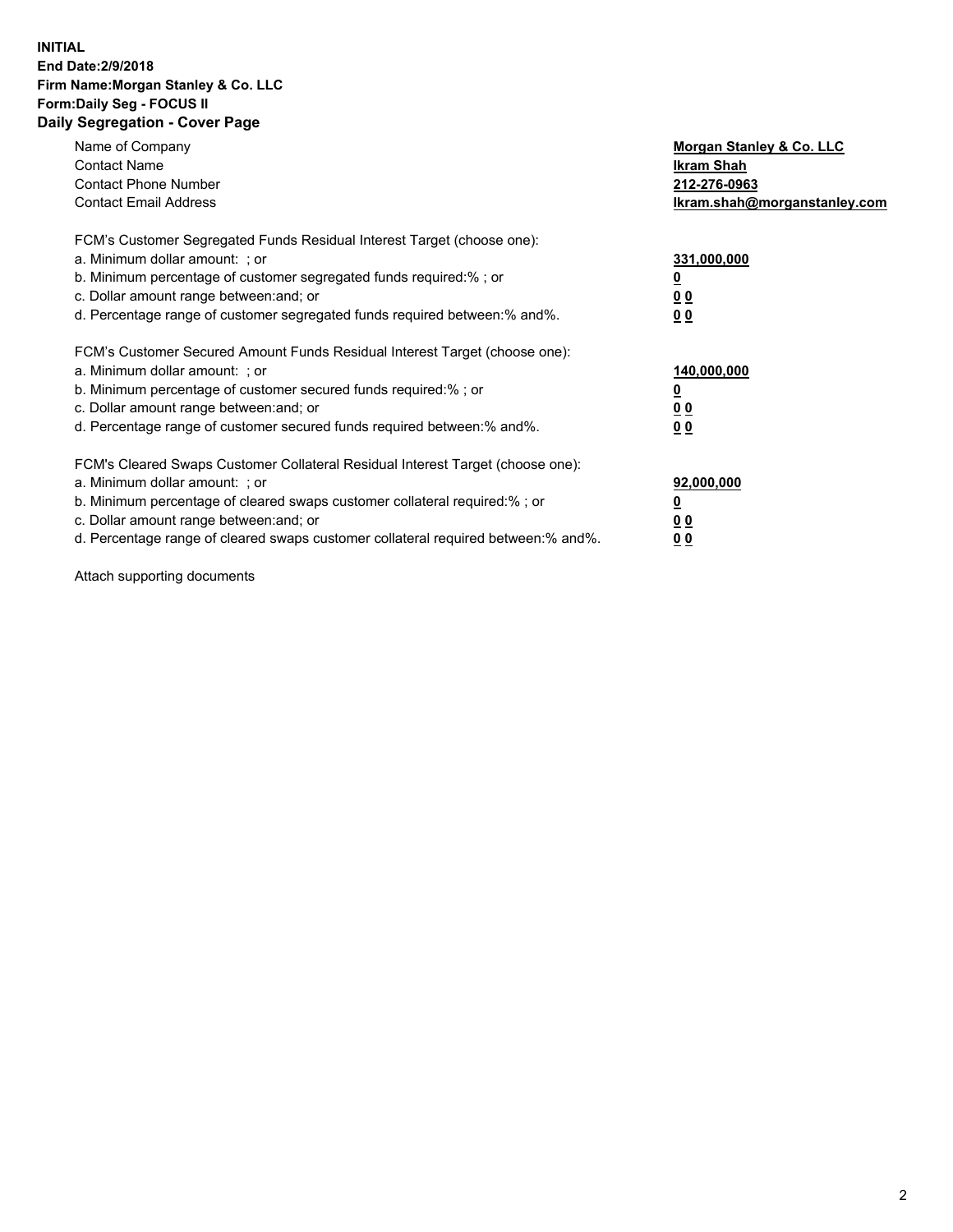# **INITIAL End Date:2/9/2018 Firm Name:Morgan Stanley & Co. LLC Form:Daily Seg - FOCUS II**

## **Daily Segregation - Secured Amounts**

|                | $-$ 0.000 $-$ 0.000 $-$ 0.000 $-$ 0.000 $-$ 0.000 $-$ 0.000 $-$ 0.000 $-$ 0.000 $-$ 0.000 $-$ 0.000 $-$ 0.000 $-$ 0.000 $-$ 0.000 $-$ 0.000 $-$ 0.000 $-$ 0.000 $-$ 0.000 $-$ 0.000 $-$ 0.000 $-$ 0.000 $-$ 0.000 $-$ 0.000 |                                  |
|----------------|-----------------------------------------------------------------------------------------------------------------------------------------------------------------------------------------------------------------------------|----------------------------------|
|                | Foreign Futures and Foreign Options Secured Amounts                                                                                                                                                                         |                                  |
|                | Amount required to be set aside pursuant to law, rule or regulation of a foreign                                                                                                                                            | $0$ [7305]                       |
|                | government or a rule of a self-regulatory organization authorized thereunder                                                                                                                                                |                                  |
| 1.             | Net ledger balance - Foreign Futures and Foreign Option Trading - All Customers                                                                                                                                             |                                  |
|                | A. Cash                                                                                                                                                                                                                     | 3,605,780,735 [7315]             |
|                | B. Securities (at market)                                                                                                                                                                                                   | 1,719,362,758 [7317]             |
| 2.             | Net unrealized profit (loss) in open futures contracts traded on a foreign board of trade                                                                                                                                   | <u>-503,538,280</u> [7325]       |
| 3.             | Exchange traded options                                                                                                                                                                                                     |                                  |
|                | a. Market value of open option contracts purchased on a foreign board of trade                                                                                                                                              | 16,694,968 [7335]                |
|                | b. Market value of open contracts granted (sold) on a foreign board of trade                                                                                                                                                | -22,584,033 [7337]               |
| 4.             | Net equity (deficit) (add lines 1.2. and 3.)                                                                                                                                                                                | 4,815,716,148 [7345]             |
| 5.             | Account liquidating to a deficit and account with a debit balances - gross amount                                                                                                                                           | 176,590,278 [7351]               |
|                | Less: amount offset by customer owned securities                                                                                                                                                                            | -172,027,499 [7352] 4,562,779    |
|                |                                                                                                                                                                                                                             | [7354]                           |
| 6.             | Amount required to be set aside as the secured amount - Net Liquidating Equity                                                                                                                                              | 4,820,278,927 [7355]             |
| 7.             | Method (add lines 4 and 5)<br>Greater of amount required to be set aside pursuant to foreign jurisdiction (above) or line                                                                                                   |                                  |
|                | 6.                                                                                                                                                                                                                          | 4,820,278,927 [7360]             |
|                | FUNDS DEPOSITED IN SEPARATE REGULATION 30.7 ACCOUNTS                                                                                                                                                                        |                                  |
| $\mathbf{1}$ . | Cash in banks                                                                                                                                                                                                               |                                  |
|                | A. Banks located in the United States                                                                                                                                                                                       | 551,389,840 [7500]               |
|                | B. Other banks qualified under Regulation 30.7                                                                                                                                                                              | 500,202,754 [7520] 1,051,592,594 |
|                |                                                                                                                                                                                                                             | [7530]                           |
| 2.             | Securities                                                                                                                                                                                                                  |                                  |
|                | A. In safekeeping with banks located in the United States                                                                                                                                                                   | 258,188,693 [7540]               |
|                | B. In safekeeping with other banks qualified under Regulation 30.7                                                                                                                                                          | 0 [7560] 258,188,693 [7570]      |
| 3.             | Equities with registered futures commission merchants                                                                                                                                                                       |                                  |
|                | A. Cash                                                                                                                                                                                                                     | 8,567,365 [7580]                 |
|                | <b>B.</b> Securities                                                                                                                                                                                                        | $0$ [7590]                       |
|                | C. Unrealized gain (loss) on open futures contracts                                                                                                                                                                         | -2,360,795 [7600]                |
|                | D. Value of long option contracts                                                                                                                                                                                           | $0$ [7610]                       |
|                | E. Value of short option contracts                                                                                                                                                                                          | 0 [7615] 6,206,570 [7620]        |
| 4.             | Amounts held by clearing organizations of foreign boards of trade                                                                                                                                                           |                                  |
|                | A. Cash                                                                                                                                                                                                                     | $0$ [7640]                       |
|                | <b>B.</b> Securities                                                                                                                                                                                                        | $0$ [7650]                       |
|                | C. Amount due to (from) clearing organization - daily variation                                                                                                                                                             | $0$ [7660]                       |
|                | D. Value of long option contracts                                                                                                                                                                                           | $0$ [7670]                       |
|                | E. Value of short option contracts                                                                                                                                                                                          | 0 [7675] 0 [7680]                |
| 5.             | Amounts held by members of foreign boards of trade                                                                                                                                                                          |                                  |
|                | A. Cash                                                                                                                                                                                                                     | 2,743,358,388 [7700]             |
|                | <b>B.</b> Securities                                                                                                                                                                                                        | 1,461,174,065 [7710]             |
|                | C. Unrealized gain (loss) on open futures contracts                                                                                                                                                                         | <u>-501,177,485</u> [7720]       |
|                | D. Value of long option contracts                                                                                                                                                                                           | 16,694,968 [7730]                |
|                | E. Value of short option contracts                                                                                                                                                                                          | -22,584,033 [7735] 3,697,465,903 |
|                |                                                                                                                                                                                                                             | [7740]                           |
| 6.             | Amounts with other depositories designated by a foreign board of trade                                                                                                                                                      | $0$ [7760]                       |
| 7.             | Segregated funds on hand                                                                                                                                                                                                    | $0$ [7765]                       |
| 8.             | Total funds in separate section 30.7 accounts                                                                                                                                                                               | 5,013,453,760 [7770]             |
| 9.             | Excess (deficiency) Set Aside for Secured Amount (subtract line 7 Secured Statement                                                                                                                                         | 193,174,833 [7380]               |
|                | Page 1 from Line 8)                                                                                                                                                                                                         |                                  |
| 10.            | Management Target Amount for Excess funds in separate section 30.7 accounts                                                                                                                                                 | 140,000,000 [7780]               |
| 11.            | Excess (deficiency) funds in separate 30.7 accounts over (under) Management Target                                                                                                                                          | 53,174,833 [7785]                |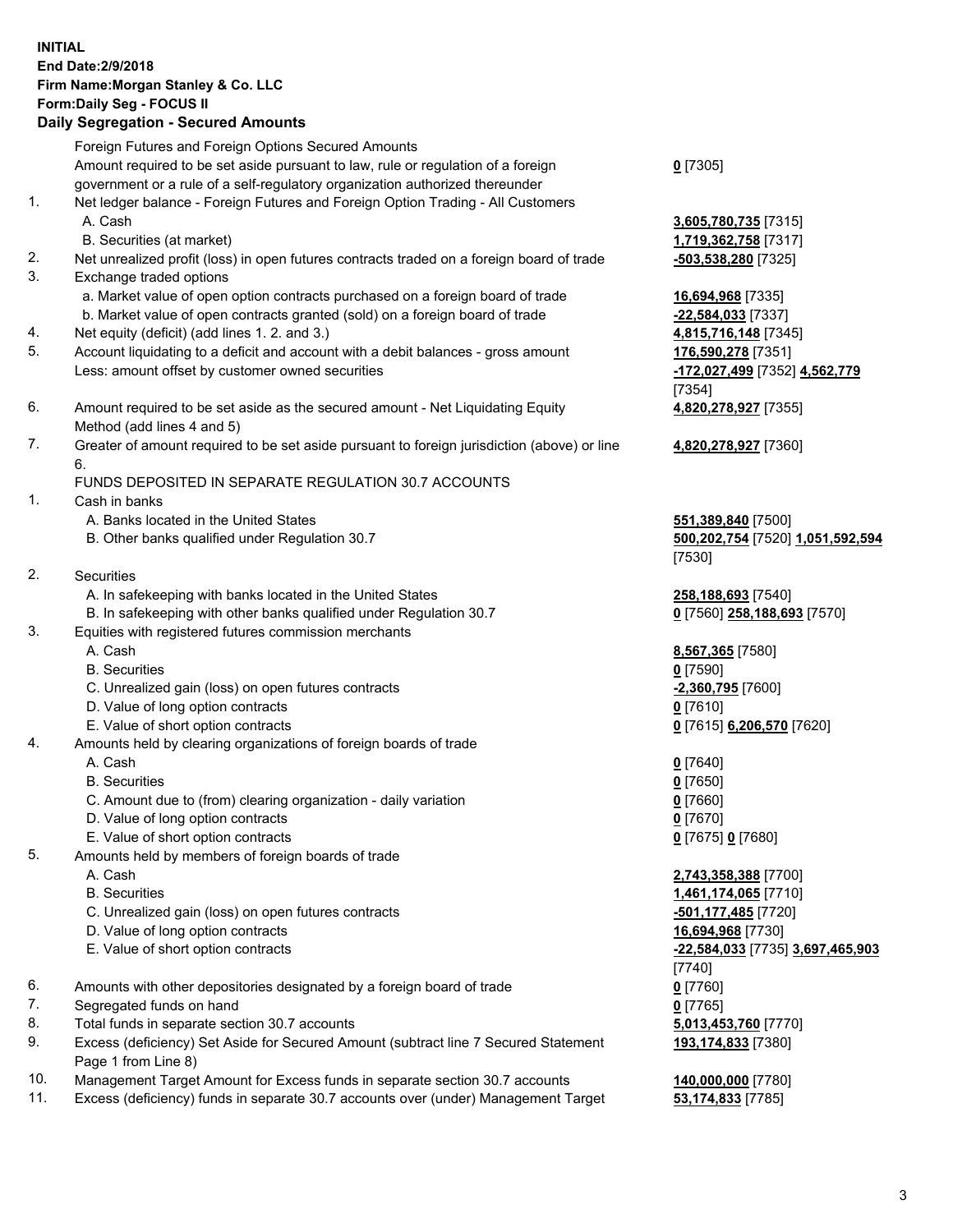# **INITIAL End Date:2/9/2018 Firm Name:Morgan Stanley & Co. LLC Form:Daily Seg - FOCUS II**

**Daily Segregation - Segregation Statement** SEGREGATION REQUIREMENTS(Section 4d(2) of the CEAct) 1. Net ledger balance A. Cash **12,396,835,019** [7010] B. Securities (at market) **5,292,416,008** [7020] 2. Net unrealized profit (loss) in open futures contracts traded on a contract market **-2,773,461,931** [7030] 3. Exchange traded options A. Add market value of open option contracts purchased on a contract market **534,771,224** [7032] B. Deduct market value of open option contracts granted (sold) on a contract market **-732,162,551** [7033] 4. Net equity (deficit) (add lines 1, 2 and 3) **14,718,397,769** [7040] 5. Accounts liquidating to a deficit and accounts with debit balances - gross amount **633,903,584** [7045] Less: amount offset by customer securities **-552,008,031** [7047] **81,895,553** 6. Amount required to be segregated (add lines 4 and 5) **14,800,293,322** [7060] FUNDS IN SEGREGATED ACCOUNTS 7. Deposited in segregated funds bank accounts A. Cash **3,442,161,465** [7070] B. Securities representing investments of customers' funds (at market) **0** [7080] C. Securities held for particular customers or option customers in lieu of cash (at market) 8. Margins on deposit with derivatives clearing organizations of contract markets A. Cash **6,146,678,162** [7100] B. Securities representing investments of customers' funds (at market) **0** [7110] C. Securities held for particular customers or option customers in lieu of cash (at market) 9. Net settlement from (to) derivatives clearing organizations of contract markets **498,714,730** [7130] 10. Exchange traded options A. Value of open long option contracts **534,771,224** [7132] B. Value of open short option contracts **-732,162,551** [7133] 11. Net equities with other FCMs A. Net liquidating equity **3,511,975** [7140] B. Securities representing investments of customers' funds (at market) **0** [7160] C. Securities held for particular customers or option customers in lieu of cash (at market) 12. Segregated funds on hand **0** [7150] 13. Total amount in segregation (add lines 7 through 12) **15,186,091,013** [7180] 14. Excess (deficiency) funds in segregation (subtract line 6 from line 13) **385,797,691** [7190]

- 15. Management Target Amount for Excess funds in segregation **331,000,000** [7194]
- 16. Excess (deficiency) funds in segregation over (under) Management Target Amount Excess

[7050]

**983,588,270** [7090]

**4,308,827,738** [7120]

**0** [7170]

**54,797,691** [7198]